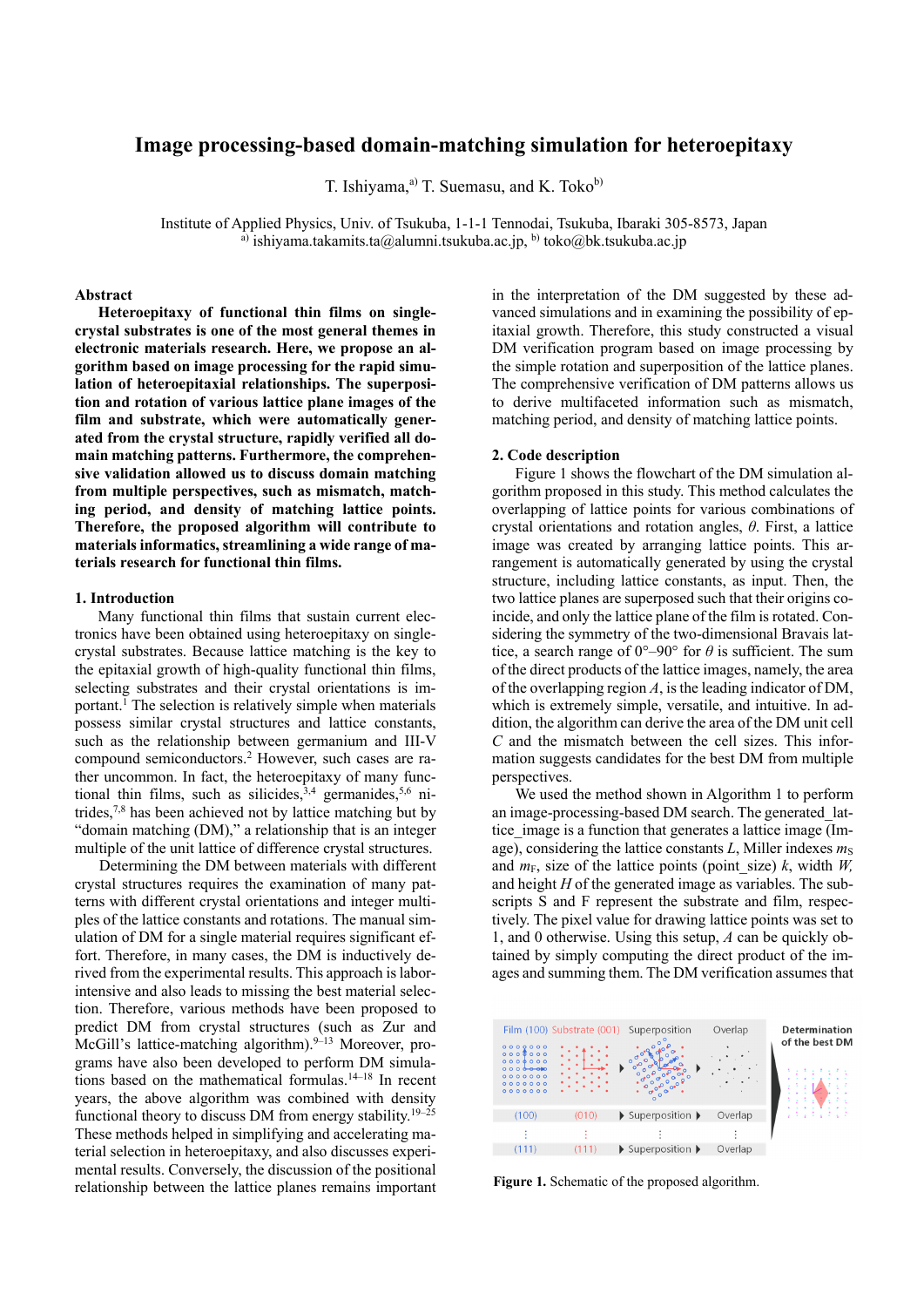

**Algorithm 1.** Pseudocode for a program to determine the combination of crystal orientations and rotation angles *θ* that yields the DM.

one point of the smallest parallelograms in the DM region (DM cell) is correctly placed because the degree of DM (e.g., the size of the DM cell and lattice misalignment) can be determined by the placement of the remaining three points. Therefore, one lattice point was always set at the center of the image. The rotate \_image function rotates the input image by an angle  $\theta$  from the image center. Image<sub>F $\theta$ </sub> is the film lattice image Image<sub>F</sub> rotated by an angle  $\theta$  by rotate image. For each combination of lattice planes, *A* is a function of the angle *θ* and conditions under which the lattice image is generated, namely, *k*, *W*, and *H*. The overlapping regions of lattice points in this operation can be created if *k* is sufficiently large. When *W* and *H* are large, the lattice consistency can be verified for long periods, and when *k* is small, the tolerance for considering coincident lattice points can be tightened. Thus, DM can be verified from multiple angles according to the objective by adjusting the parameters. This algorithm was used to determine the combination of *m* and  $\theta$ ,  $\theta_{\text{max}}$  when *A* attained its maximum value. This search is simple and involves only three For loops. Because there is no complex calculation process in between, the DM of the substrate and film can be rapidly simulated.

# **3. Applications**

Using Ge and FeGe as examples, we examined the DM and verified the effectiveness of the proposed method. Figure  $2(a)$  shows  $A(\theta)$  for various combinations of the lattice planes. For the Ge(100)//FeGe(111) and Ge(110)//FeGe(100) combinations, symmetries can be observed at  $\theta$  and 90° −  $\theta$ , which are because of the inversion and four-fold symmetry of the two-dimensional lattice. Among these, the Ge(110)/FeGe(110) combination with *θ*  $= 35.2^{\circ}$  yielded the largest  $A(\theta) = 2511$  px. Figures 2(b) and (c) show the superpositions of the Ge(110)//FeGe(110) lattice images and DM cells at  $\theta$  = 35.2° and 74.3°, respectively, where  $A(\theta)$  peaks. It can be seen that  $\theta = 35.2^{\circ}$  produces more consistent DM than  $\theta$  = 74.3°, considering that the smaller area of the DM cell indicates that the lattice points are coincident at a high density. Here, the angular step was  $\Delta\theta = 0.1^{\circ}$ , and there were nine combinations of



**Figure 2.** DM simulation for Ge and FeGe. (a) Heatmap summarizing *A* as a function of *θ* for various combinations of lowerorder planes. Ge(110)//FeGe(110) alignment relation for lattice images with  $\theta$  = (b) 35.2° and (c) 74.3°. The dots indicate the lattice points of Ge (pink), FeGe (light blue), and overlapping (dark blue). Here,  $H = W = 1000$  px and  $k = 3$  px.

crystal planes. This setup corresponds to 8100 DM verifications. Despite the large number of trials, the total processing time was 86 s. The calculations were completed in such a short period of time because the algorithm comprised simple operations such as NumPy array generation, cv2 rotation, and direct product.

Table 1 lists the details of the DM of Ge and FeGe in the  $A(\theta)$  peak shown in Figure 2. We note that the result is an example because it depends on the parameters *H*, *W*, and *k*. Let *a* and *b* be the lengths of the two sides of the DM unit cell and Δ*a* and Δ*b* be the mismatches on each side. In the case with the largest *A*, Ge(110)//FeGe(110) at  $\theta$  = 35.2°,  $C$  exhibited the smallest value of 91  $\AA$ <sup>2</sup>. However, for Ge(110)//FeGe(100) at  $\theta = 9.8^{\circ}$  and 80.2°, which yielded the smallest mismatch ratio, *C* was relatively large. One of the advantages of the proposed algorithm is that several DM patterns can be derived immediately, which helps in considering various possibilities.

**Table 1.** Simulation results for the DM of lower-order planes in Ge and FeGe for  $H = W = 1000$  px and  $k = 3$  px.

| Plane |       | <b>DM</b> |                |          | Ge         |       | FeGe    |       | <b>Mismatch</b> |                |                |
|-------|-------|-----------|----------------|----------|------------|-------|---------|-------|-----------------|----------------|----------------|
|       | Ge    | FeGe      | $\theta$ [deg] | $A$ [px] | $C[\AA^2]$ | a [Å] | $b$ [Å] | a [Å] | b [Å]           | $\Delta a$ [%] | $\Delta b$ [%] |
|       | (100) | (111)     | $\mathbf 0$    | 1409     | 449        | 11.32 | 39.61   | 11.39 | 39.44           | 0.62           | $-0.43$        |
|       |       |           | 30             | 1295     | 449        | 11.32 | 39.61   | 11.39 | 39.44           | 0.62           | $-0.43$        |
|       |       |           | 60             | 1295     | 449        | 11.32 | 39.61   | 11.39 | 39.44           | 0.62           | $-0.43$        |
|       |       |           | 90             | 1409     | 449        | 11.32 | 39.61   | 11.39 | 39.44           | 0.62           | $-0.43$        |
|       | (110) | (100)     | 9.8            | 950      | 458        | 19.60 | 23.33   | 19.72 | 23.24           | 0.61           | $-0.39$        |
|       |       |           | 35.2           | 1313     | 133        | 9.80  | 13.86   | 9.30  | 13.95           | $-5.10$        | 0.65           |
|       |       |           | 54.8           | 1313     | 133        | 9.80  | 13.86   | 9.30  | 13.95           | $-5.10$        | 0.65           |
|       |       |           | 80.2           | 950      | 458        | 19.60 | 23.33   | 19.72 | 23.24           | 0.61           | $-0.39$        |
|       | (110) | (110)     | 35.2           | 2511     | 91         | 8.00  | 11.32   | 8.05  | 11.39           | 0.63           | 0.62           |
|       |       |           | 74.3           | 83.7     | 335        | 13.86 | 24.00   | 13.95 | 24.15           | 0.65           | 0.62           |